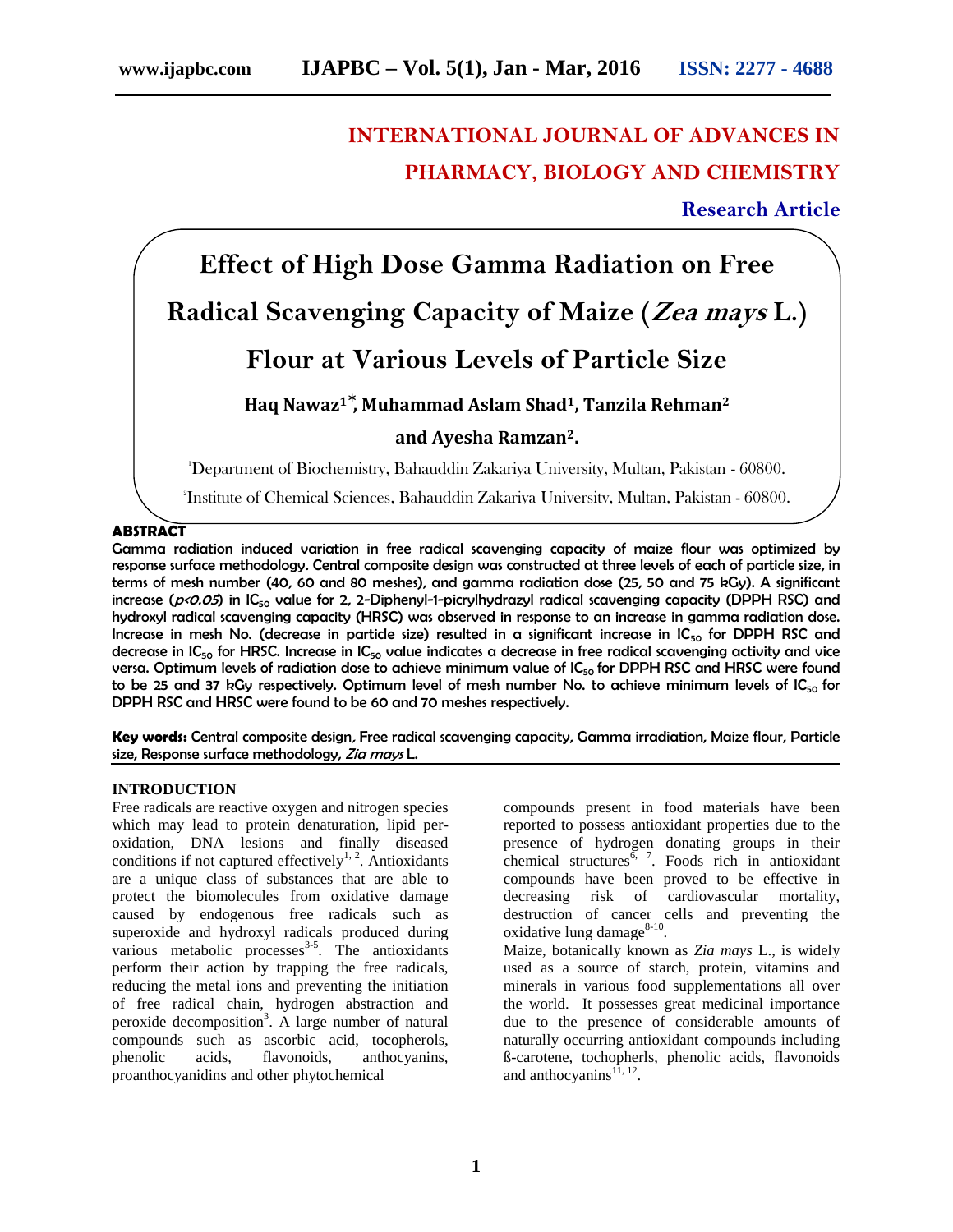Gamma-irradiation is an extensively used method in industries for the sterilization of food materials and pharmaceutical products. It is also being used in food science and technology to improve the nutritional and functional quality of various food materials $^{13, 14}$ . However, high dose irradiation may have some adverse effects on the biochemical, phytochemical and antioxidant quality of food materials.

Previously, a few data have been reported regarding the gamma radiation induced variations in starch structure and nutritional quality of maize grains<sup>15, 16</sup>. Unfortunately no investigations have been reported on the effect of particle size and high dose gamma irradiation on free radical scavenging capacity of maize flour. Therefore, the present study was designed to optimize the effect of particle size and gamma radiations on free radical scavenging capacity of maize flour of different particle sizes using response surface methodology.

### **MATERIALS AND METHODS**

The maize grains were collected from Maize and Millet Research Institute (MMRI), Yousafwala, Sahiwal, Pakistan. Mature grains were separated manually, dried in air under shade to remove moisture and ground to fine flour. The grinding was performed discontinuously using a low speed (1000 rpm) electric grinder in order to maintain the temperature at 35±5°C. The flour was packed in air tight glass bottles and stored in dark at standard laboratory conditions until further processing.

#### **Experimental design:**

The cumulative effect of particle size and gamma radiations on free radical scavenging capacity of maize flour was studied using response surface methodology (RSM). A face centred central composite design (CCD) was employed to optimize the effect of two independent variables on free radical scavenging capacity. The selected levels of input variables are as under: but was studied using tesponse surface<br>ogy (RSM). A face centred central<br>clesign (CCD) was employed to optimize<br>of two independent variables on free radical<br>g capacity. The selected levels of input<br>are as under:<br> $X_i$ : Par moisture and ground to fine flour. The grinding was<br>selected siever<br>prom) electric grinder in order to maintain the<br>emperature at 35-5°C. The flour was packed (1000 sieve and the<br>emperature at 35-5°C. The flour was packed

*X1*: Particle size of flour in terms of sieve mesh number.

Three levels of particle size in terms of sieve mesh number were selected as 40, 60 and 80 meshes.

*X2*: Radiation dose

Three levels of radiation doze were selected as 25, 50 and 75 kGy. The coded levels of the variables were calculated as:

$$
X_i = \left(\frac{\zeta_i - \overline{\zeta_i}}{S_i}\right) \quad i = 1, 2, ..., k
$$

where i is the specific location of independent variable, is the centre point and is the scale factor i.e. the difference between  $\alpha$  i and . Xi is the coded value of an independent variable ( ).

The combination of coded and actual levels of input variables as per chosen by CCD is shown in Table 1.

The optimum point of response variables was searched by performing sequential experimentation. A response surface polynomial quadratic model was developed to find the levels of input variables in region of optimal response. The developed model determines the relationship of free radical scavenging capacity of maize flour with particle size and gamma radiations dose. The study was done in phases based on CCD which consists of 13 points with  $nf = 4$ factorial points, na-4 axial point and  $nc = 5$  centre points.

#### **Sieving:**

The flour was sieved successively through micro screens of mesh No. 40, 60 and 80 meshes to obtain required levels of particle size. The distribution of particle size was done on the basis of sieve mesh number. Particle size is inversely proportional to sieve mesh number. A gradual increase in mesh number is associated with a respective decrease in particle size. The range of particle size obtained from selected sieves was as under (Sigma Aldrich 2014):

| Sieve No. (meshes) | Particle size $(\mu m)$ |
|--------------------|-------------------------|
| 40                 | 250-420                 |
| 60                 | 177-250                 |
| 80                 | $<1-177$                |

The flour of each particle size was processed for gamma irradiation.

### **Gamma irradiation of flour:**

1, Pakistan. Mature grains were separated<br>
1911, Pakistan. Mature grains were separated<br>
1911, drie in under shote, the matter shot in the most particle size of<br>
the ending was<br>
edected size was as under (Sigma Addich 201 wall, reaksar wave planes were separate to say a satisfact war a respective text excels in the mole of the form. The grinding was some smaller (Sigma Adried 2014):<br>
not discontinuously using a low speed (1000 Sieved sieve The maize flour at level of was subjected to gamma irradiation in transparent glass bottles at selected levels of radiation dose at a dose rate of 0.26 kGy/h, sample to source distance 1.5 m and average temperature 30°C using <sup>60</sup>Co (32000 Curies) gamma radiation source at Pakistan Radiation Services (PARAS), Lahore, Pakistan. Ceric-cerous dosimeters were used to measure the absorbed dose. The gamma irradiated samples and non-irradiated flour at each level of particle size (taken as control) were stored at  $25\pm5\degree$ C in sterile laboratory environment to minimize the chances of microbial contamination and growth throughout the study period. The exposure of the samples to direct sunlight was prevented throughout the study period in order to minimize the chances of photo-oxidation.

#### **Preparation of Extracts:**

The seed flour was soaked in 75% methanol at 1:10 solid to solvent ratio for 24 h at  $25\pm5\degree C$  with occasional shaking. The contents were filtered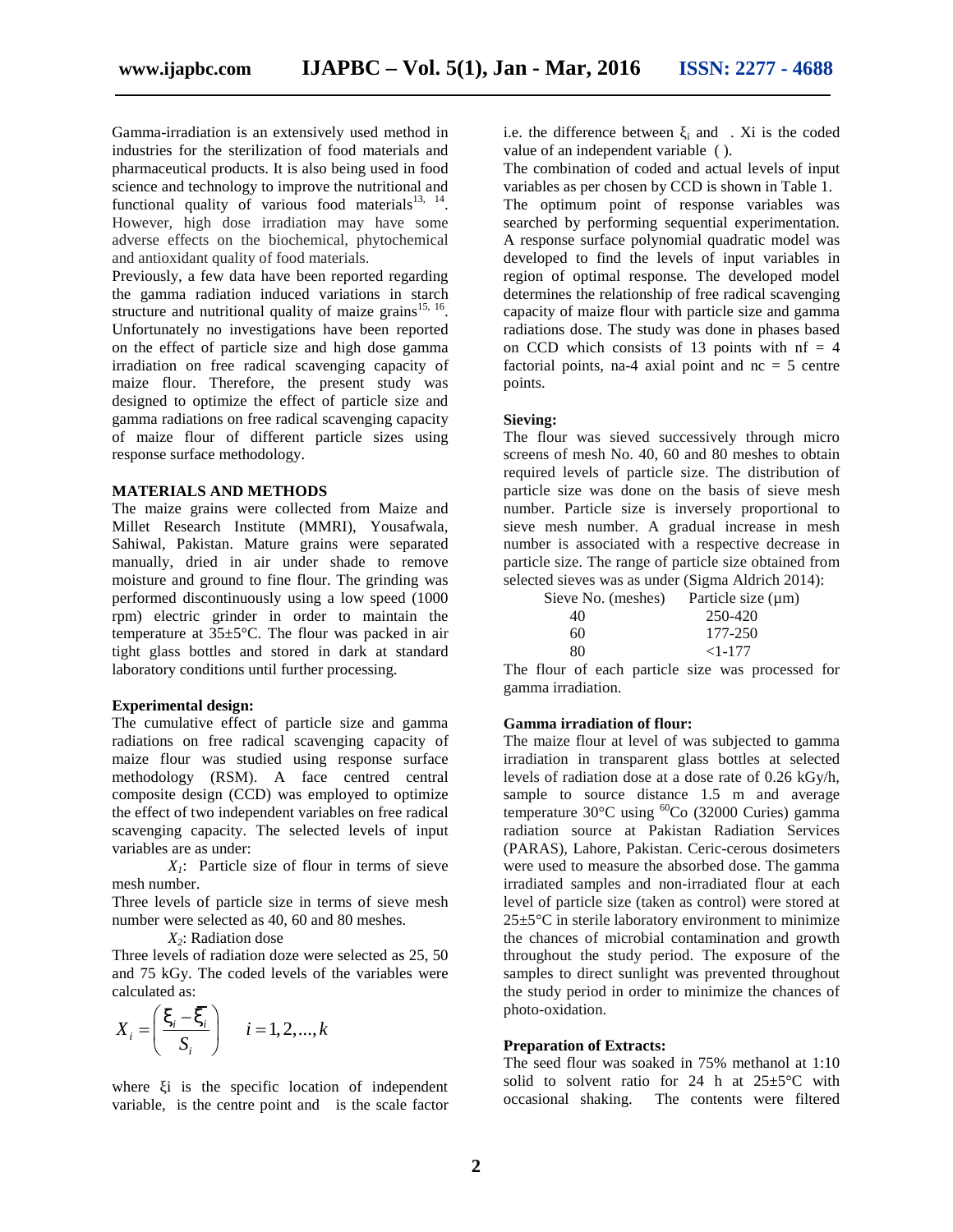through Whatman filter paper (40), volume of the filtrate was made up to 100 mL with 75% methanol and used for analysis.

### **2, 2-Diphenyl-1-picrylhydrazyl (DPPH) radical scavenging capacity (RSC):**

DPPH radical scavenging capacity of each sample was determined by following the reported method $17$ with some modifications. Methanolic extract (1 mL) was mixed with freshly prepared 40µM DPPH solution (3ml) and allowed to stand at  $25\pm5^{\circ}$ C for 30 min. Absorbance was recorded at 517 nm and percentage inhibition of DPPH radical was calculated as:

*DPPH RSC*(%) = 
$$
[ (Abs_0 - Abs_{30}) \div Abs_0 ] \times 100
$$
 respectively. The precision and reliability of experiments was checked by determining the

where  $Abs<sub>0</sub>$  is the absorbance of control (DPPH $\cdot$ solution without sample or standard) and *Abs<sup>30</sup>* is absorbance of the reaction mixture after 30 minutes.

RSC was expressed in terms of  $IC_{50}$  (minimum concentration required for 50% inhibition) values for DPPH radical. Relatively low value of  $IC_{50}$  of sample shows high radical scavenging ability.  $IC_{50}$  was calculated from regression equations obtained by the linear curve  $(R^2=0.9835)$  of percentage inhibition of DPPH radical by various dilutions of the methanolic extracts.

#### **Hydroxyl radical scavenging capacity (HRSC):**

Hydroxyl radical scavenging activity of sample extracts was assayed by reported method<sup>18</sup>. Methanolic extract was mixed with 9mM/L FeSO<sup>4</sup> solution (1 mL), 9mM/L salicylic acid solution (1 mL) and 8.8mM hydrogen peroxide solution (1 mL). The reaction mixture was incubated in water bath at 37°C for 30 min and absorbance was measured at 510 nm against blank. Mixture without sample was taken as control and mixture without hydrogen per oxide was as blank. HRSC was calculated as:

$$
RSC(\%) = [1 - (A_s - A_b) \div A_c] \times 100
$$

where  $A_s$  is the absorbance of sample,  $A_b$  is absorbance of blank and  $A_c$  is absorbance of control. RSC was expressed in terms of  $IC_{50}$  values for hydroxyl radical calculated from regression equations obtained by the linear curve  $(R^2 = 0.9882)$  of percentage inhibition of hydroxyl radical by various dilutions of the methanolic extracts.

#### **Statistical Analysis:**

The results were expressed as means of three parallel replicates. The prediction of optimum levels of response variable as a function of input variables was achieved by creating polynomial quadratic response surface models. The generalized polynomial model

for predicting the variation in response variables is given below:

 $Y_i = 0 + iX_1 + iX_2 + iX_1X_2 + iX_1X_1^2 + iX_2X_2^2$ where  $Y_i$  is the predicted response,  $\sigma$  is a constant,  $I$ and  $\alpha$  are the regression coefficients for the main variable effects, *<sup>11</sup>* and *<sup>22</sup>* are quadratic effects and *<sup>12</sup>* is interaction effect of independent variables.

Significance of estimated regression coefficient for each response was assessed by lack of fit test (*F* value) at a probability  $(p)$  of 0.05. The coefficient of determination  $(R^2)$  and adjusted coefficient of determination  $(R^2_{adj})$  were also determined to check the adequacy of the response surface models and to measure the fairness of fit of regression equation experiments was checked by determining the coefficient of variation (*CV*). A low value of *CV* suggests a better precision and reliability of the experiments. A ratio greater than 4 indicates an adequate signal. The statistical software, Design Expert 9.0 (Stat-Ease, Inc.) was used for the development of experimental design, data analysis and optimization procedure.

For graphical optimization of particle size and dose of gamma radiation, the three-dimensional plots were constructed between response and input variables. The adequacy of the response-surface models was verified by plotting the experimental values versus those predicted by the final reduced models. The optimum levels of input variables at which the desired goals of responses may be achieved were found by numerical optimization of data at maximum desirability.

#### **RESULTS**

 $RSC(\%) = [1 - (A_s - A_b) \div A_c] \times 100$  in Table 1. Free radical scavenging capacities were The experimental values of free radical scavenging abilities of non-irradiated flour at different levels of particle size and gamma irradiated flour at selected levels of particle size and gamma radiations dose as per chosen by the experimental design are presented determined in terms of  $IC_{50}$  value of flour for DPPH radical and hydroxyl radical.  $IC_{50}$  for DPPH and hydroxyl radicals ranged from 0.195 to 0.291 and 0.207 to 0.318 mg/mL respectively. Statistically significant difference (*p<0.05*) in free radical scavenging abilities was observed among nonirradiated maize flours of different particle sizes.

#### **DISCUSSION**

#### **Response surface analysis and optimization of results**:

The cumulative effect of particle size and gamma radiation on free radical scavenging abilities of maize flour was optimized by response surface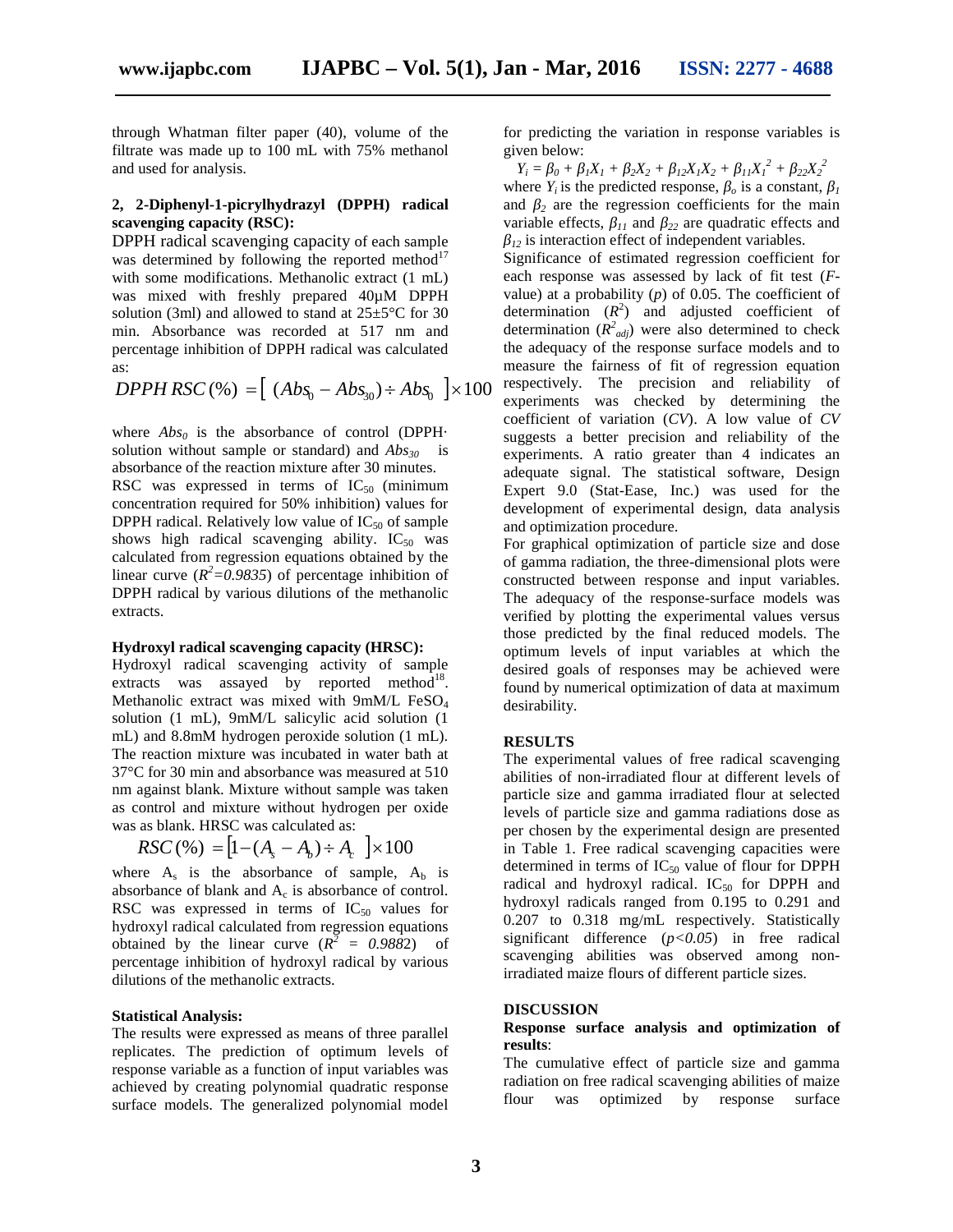methodology. The prediction of an optimum level of each of the independent variables was carried out by using central composite design (CCD).

The following polynomial regression equations were obtained to show the relationship between the process variables and free radical scavenging abilities of maize flour:

$$
DPPH RSC (IC50 mg/mL) = 0.25 + 5.33E-003XI+ 0.013X2 + 8.00E-003XIX2 + 0.011E-003XI2+ 5.707E-003X22H RSC (IC50 mg/mL) = 0.24 - 7.33E-003XI+ 9.833E-003X2 - 1.50E-003XIX2 + 6.034E-003XI2+ 0.011X22
$$

These equations include the coefficient for intercept, main (linear) effects, interaction terms and quadratic effects. The effect of independent variables on free radical scavenging ability is shown by the sign and magnitude of main effect. The main, quadratic and interaction effects of particle size and gamma radiation dose on free radical scavenging capacity of maize flour as obtained by analysis of variance (ANOVA) are given in Table 2.

The significance and adequacy of the response surface model was measured in terms of *F*-value (lack of fit) and *p*-value (probability) at 5% significance level ( $p \overline{0.05}$ ). The *F*-value is a measure of failure of a model to fit the data in experimental domain particularly for reduced points in a randomized experiment. The corresponding variables with relatively larger *F*-values (*F>3.69*) and smaller *p*-values (*p<0.05*) were considered more significant. The measurement of *F*-value and *p*-values indicated significant linear positive effect of both variables on DPPH RSC, linear positive effect of radiation dose and linear negative effect of mesh No. on HRSC. The interaction and quadratic effect of both variables were found to be significant on DPPH RSC and HRSC. It is clear from RSM results that DPPH RSC scavenging capacity of maize flour is significantly increased in response to an increase in mesh number (decrease in particle size) and decreased in response to increase in gamma radiation doses.

The significance and adequacy of the applied response surface model was measured by calculating the value of coefficient of determination  $(R^2)$ . A response surface model with value of  $R^2$  closer to Unity shows better prediction and high significance. The calculated values of  $R^2$  (0.9209-0.8634) indicated  $\therefore$ that 86-92% of the variability in free radical scavenging capacity of maize flour could be explained by the suggested model. The values of

adjusted  $R^2$  (0.7658-0.8644) for these responses also advocate the significance of the model. Relatively low values (1.92-2.38) of coefficient of variation (*CV*) and high value of adequate precision (9.10- 14.599) suggest a better precision and reliability of the experiments.

Three dimensional (3D) response surface plots were drawn to show the main and interaction effects of particle size and gamma radiation dose on free radical scavenging capacity of maize flour (Fig. 1). To test the applicability of the model, the predicted values of free radical scavenging capacities were calculated from the polynomial regression equations and plotted against the experimental values (Fig. 2A-C). A good agreement between the experimental and predicted values of responses was observed with high values of coefficients of determination  $(R^2=0.9209-0.8634)$ . The higher values of  $R^2$  prove the applicability of proposed model with greater accuracy to study the effect of particle size and radiation dose on DPPH radical scavenging capacity of maize flour.

The selection criteria and results for numerical optimization of particle size and radiation dose to achieve the significant amounts of free radical scavenging capacity are presented in Table 3. Optimum levels of radiation dose to achieve minimum value of  $IC_{50}$  for DPPH RSC and HRSC were found to be 25 and 37 kGy respectively. Optimum level of mesh number No. to achieve minimum levels of  $IC_{50}$  for DPPH RSC and HRSC were found to be 60 and 70 meshes respectively.

### **CONCLUSION**

The present study shows an inverse correlation between particle size and free radical scavenging capacity and direct correlation between gamma radiation dose and the studied parameters. It is concluded that sieve mesh number and gamma irradiation of flour are the important factors affecting DPPH radical scavenging capacity of plant material. The present results suggests that sieving of flour through sieve with lower mesh number and treatment of flour with gamma radiation decreases DPPH radical scavenging capacity of maize flour. The study provides information regarding the adverse effects of high dose gamma irradiation on biological activity of food materials

### **ACKNOWLEDGMENTS**

The authors are grateful to Pakistan Radiation Services (PARAS), Lahore, Pakistan for providing the facility of gamma radiation source.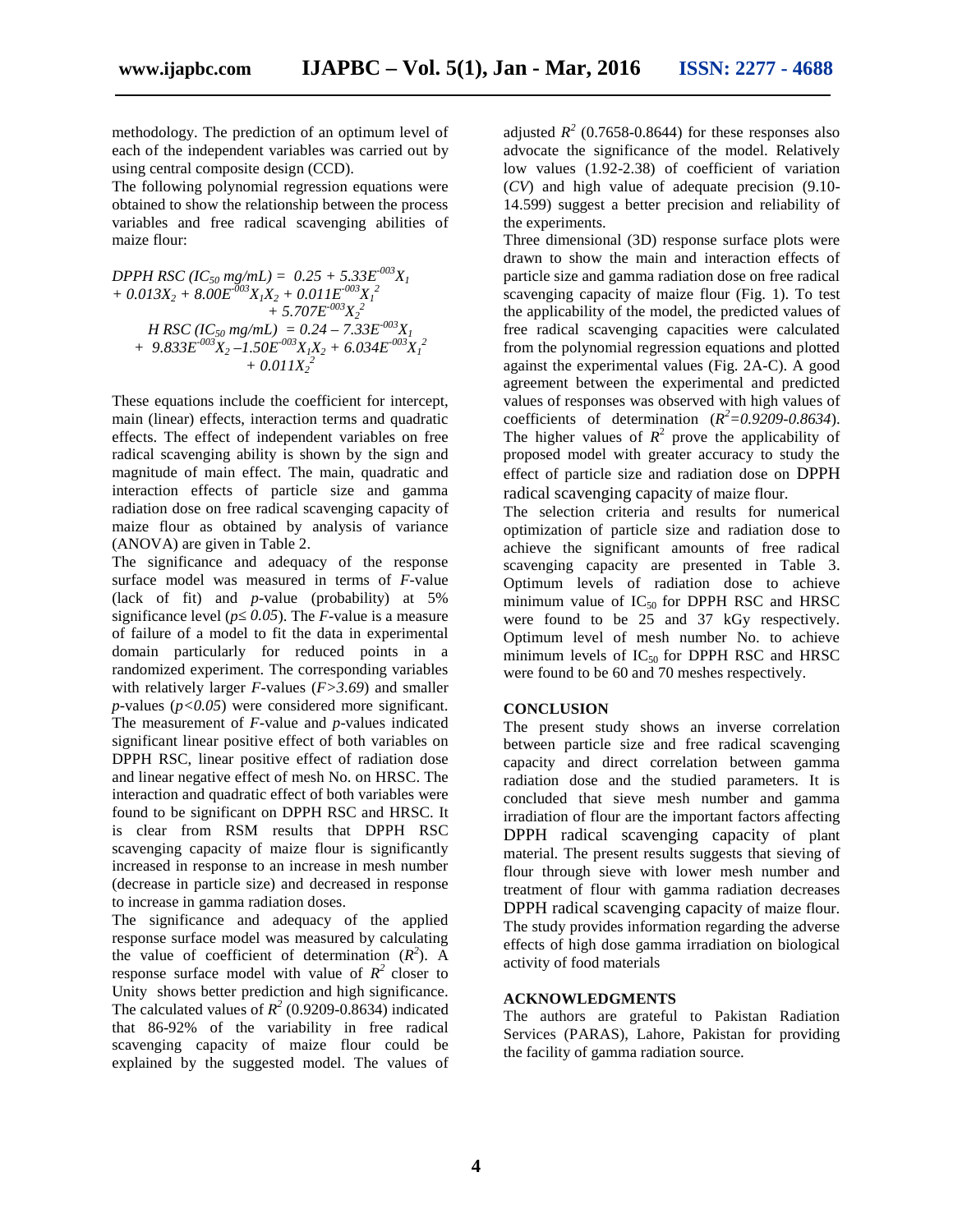|                                     |                |                  |                           | conditions as per chosen by central composite design      |                                      |                                  |  |  |
|-------------------------------------|----------------|------------------|---------------------------|-----------------------------------------------------------|--------------------------------------|----------------------------------|--|--|
| <b>Coded levels of</b><br>variables |                |                  |                           | <b>Actual levels of variables</b>                         | Free radical scavenging capacity     |                                  |  |  |
| Exp. Runs                           | $X_I$<br>$X_2$ |                  | Particle size<br>(meshes) | $\overline{\mathbf{z}}$<br><b>Radiation dose</b><br>(kGy) | <b>DPPH-RSC</b><br>$(IC_{50} mg/mL)$ | <b>HRSC</b><br>$(IC_{50} mg/mL)$ |  |  |
| Non irradiated flour                |                |                  |                           |                                                           |                                      |                                  |  |  |
|                                     |                |                  | 40                        |                                                           | 0.274                                | 0.318                            |  |  |
|                                     |                |                  | 60                        |                                                           | 0.237                                | 0.245                            |  |  |
|                                     |                |                  | 80                        |                                                           | 0.195                                | 0.207                            |  |  |
| Gamma irradiated flour              |                |                  |                           |                                                           |                                      |                                  |  |  |
| $1^*$                               | $-1$           | $-1$             | 40                        | 25                                                        | 0.260                                | 0.250                            |  |  |
| $\mathfrak{2}$                      | 1              | $-1$             | 80                        | 25                                                        | 0.255                                | 0.235                            |  |  |
| $3^*$                               | $-1$           | 1                | 40                        | 75                                                        | 0.264                                | 0.281                            |  |  |
| $\overline{4}$                      | $\mathbf{1}$   | $\mathbf{1}$     | 80                        | 75                                                        | 0.291                                | 0.260                            |  |  |
| 5                                   | $-1$           | $\overline{0}$   | 40                        | 50                                                        | 0.263                                | 0.251                            |  |  |
| 6                                   | $\mathbf{1}$   | $\Omega$         | 80                        | 50                                                        | 0.273                                | 0.243                            |  |  |
| $\tau$                              | $\overline{0}$ | $-1$             | 60                        | 25                                                        | 0.245                                | 0.250                            |  |  |
| 8                                   | $\overline{0}$ | 1                | 60                        | 75                                                        | 0.280                                | 0.253                            |  |  |
| 9                                   | $\mathbf{0}$   | $\overline{0}$   | 60                        | 50                                                        | 0.251                                | 0.240                            |  |  |
| $10^{\circ}$                        | $\mathbf{0}$   | $\overline{0}$   | 60                        | 50                                                        | 0.251                                | 0.240                            |  |  |
| $11^*$                              | $\overline{0}$ | $\overline{0}$   | 60                        | 50                                                        | 0.251                                | 0.240                            |  |  |
| $12^*$                              | $\mathbf{0}$   | $\overline{0}$   | 60                        | 50                                                        | 0.251                                | 0.240                            |  |  |
| 13                                  | $\mathbf{0}$   | $\boldsymbol{0}$ | 80                        | 50                                                        | 0.251                                | 0.240                            |  |  |

**Table 1**

# **The experimental values of free radical scavenging capacity of maize flour at random levels of experimental**

\*Center points,<br>\*\*dw: dry weight

# **Table 2**

# **Regression coefficient (Rc), Correlation coefficient (R<sup>2</sup>), adjusted R<sup>2</sup> , lack of fit and probability values from the final reduced models for free radical scavenging capacity of gamma irradiated maize flour**

|                 | <b>Model</b> | $\mathbf{X}_1$ | $\mathbf{X}_2$ | $X_1X_2$ | $\mathbf{X_1}^2$ | $\mathbf{X_2}^2$ | CV<br>(%) | $\mathbb{R}^2$ | $\mathbb{R}^2$<br>(Adj) | $AP^*$ |
|-----------------|--------------|----------------|----------------|----------|------------------|------------------|-----------|----------------|-------------------------|--------|
| <b>DPPH-RSC</b> |              |                |                |          |                  |                  |           |                |                         |        |
| $F$ -value      | 16.29        | 6.84           | 37.58          | 10.26    | 13.90            | 3.61             | 1.92      | 0.9209         | 0.8644                  | 14.599 |
| $P$ -value      | 0.001        | 0.035          | 0.0005         | 0.015    | 0.007            | 0.10             |           |                |                         |        |
| <b>HRSC</b>     |              |                |                |          |                  |                  |           |                |                         |        |
| $F$ -value      | 8.85         | 9.24           | 16.62          | 0.26     | 2.88             | 8.78             | 2.38      | 0.8634         | 0.7658                  | 9.10   |
| P-value         | 0.006        | 0.0189         | 0.0047         | 0.627    | 0.134            | 0.021            |           |                |                         |        |

\*AP: Adequate Precision

 $p = 0.05$  indicates significant variation at 95% confidence level.

| Table 3                                                                                           |  |
|---------------------------------------------------------------------------------------------------|--|
| Optimum levels of input variables to achieve the desired goals of response variables with maximum |  |
| desirability                                                                                      |  |

| <b>Variables</b>                  | Goal     | <b>Lower limit</b> | Upper limit | <b>Optimum level</b> |       |       | <b>Desirability</b> |
|-----------------------------------|----------|--------------------|-------------|----------------------|-------|-------|---------------------|
|                                   |          |                    |             | $X_i$                | $X_2$ |       |                     |
| Particle size (Mesh no.)          | in range | 40.00              | 80.00       |                      |       |       |                     |
| <i>Radiation dose</i> $(kGv)$     | in range | 25.00              | 75.00       |                      |       |       |                     |
| DPPH-RSC (IC <sub>50</sub> mg/mL) | minimize | 0.245              | 0.291       | 60                   | 25    | 0.246 | 0.985               |
| $HRSC (IC_{50} mg/mL)$            | minimize | 0.235              | 0.281       | 70                   | 37    | 0.236 | 0.975               |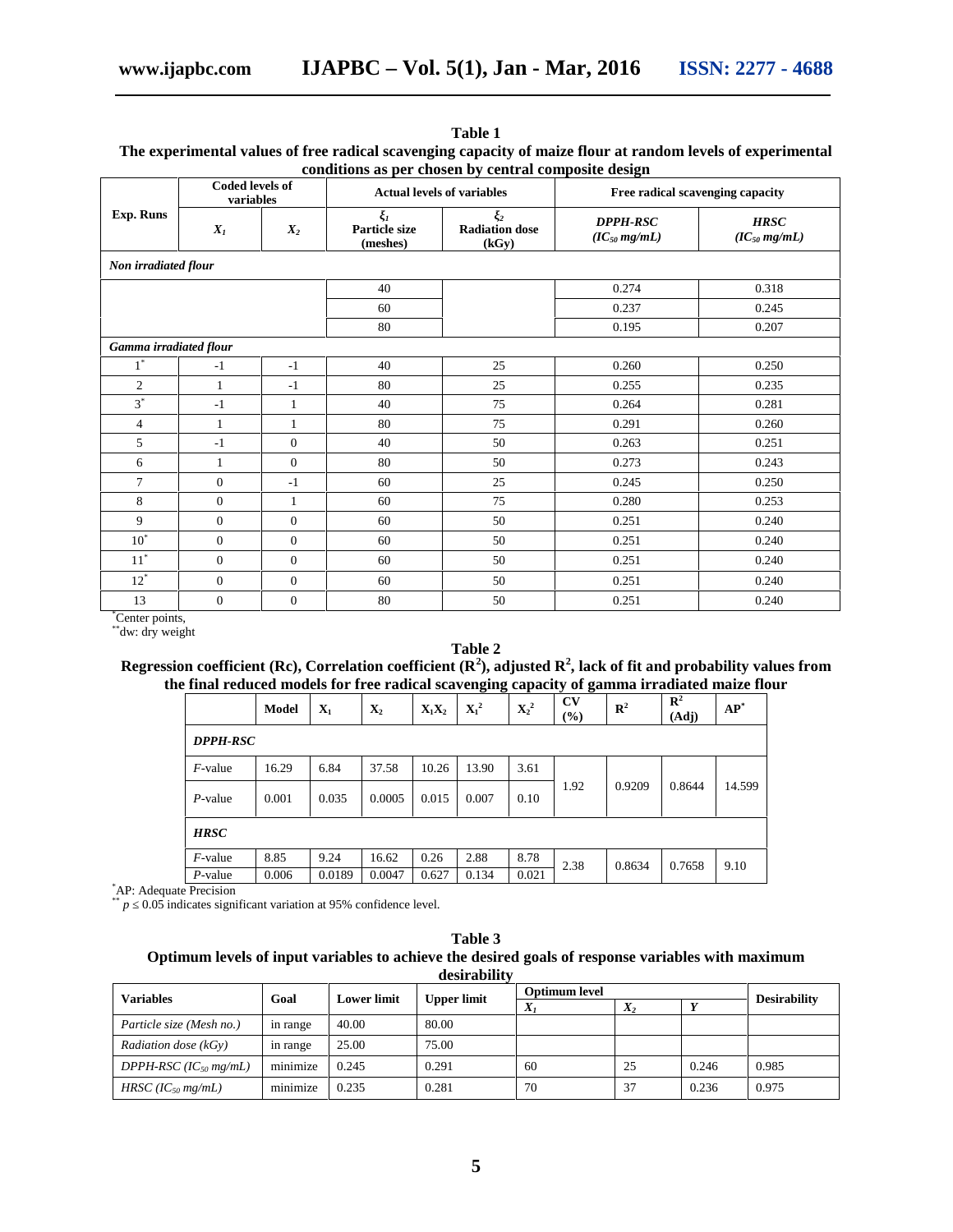

**Figure 1 3D response surface plots of free radical scavenging capacity of maize flour at various levels of particle size and radiation dose**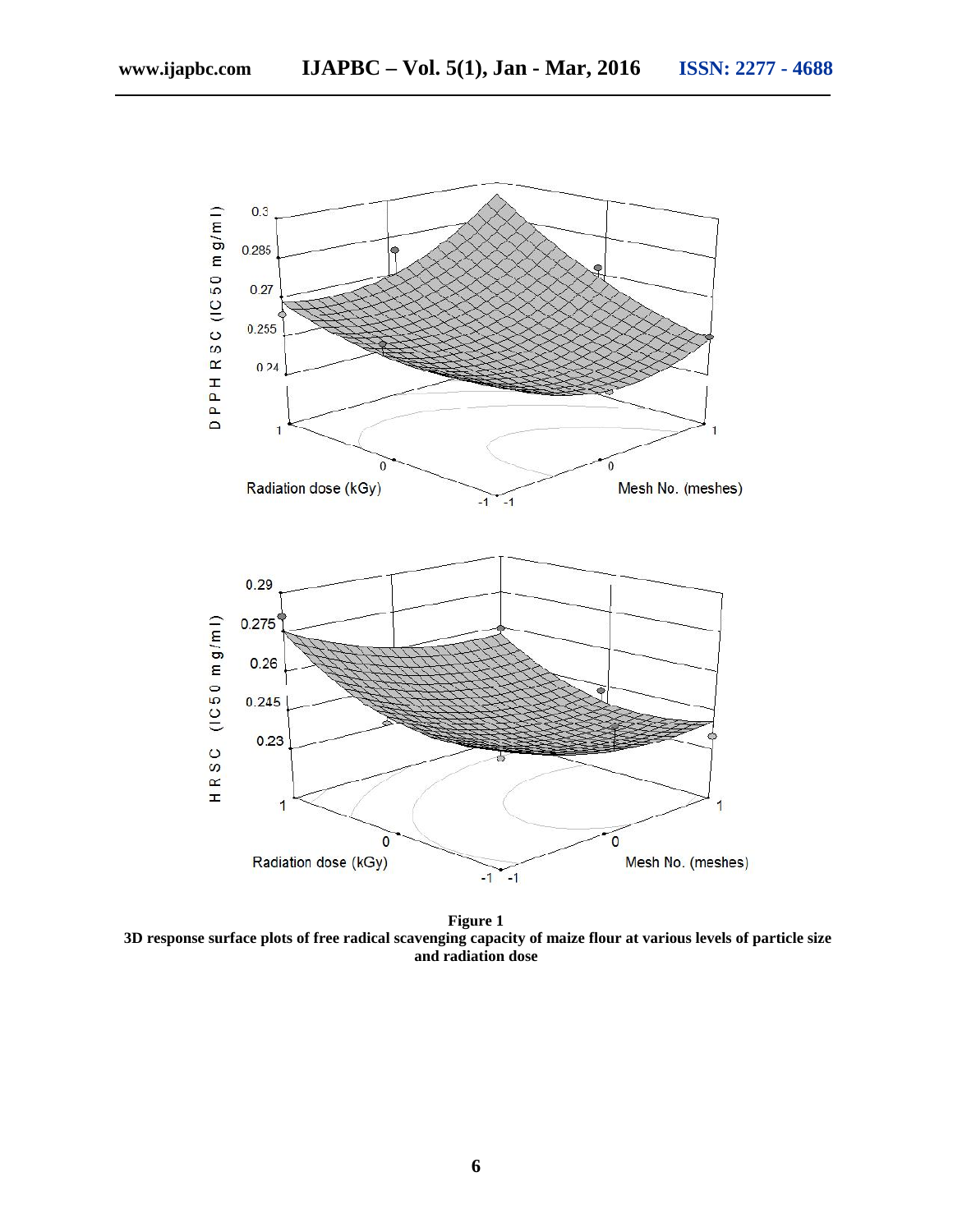

**Experimental Value** 

**Figure 2 Agreement between experimental values and predicted values free radical scavenging capacity of maize flour A: DPPH RSC, B: HRSC**